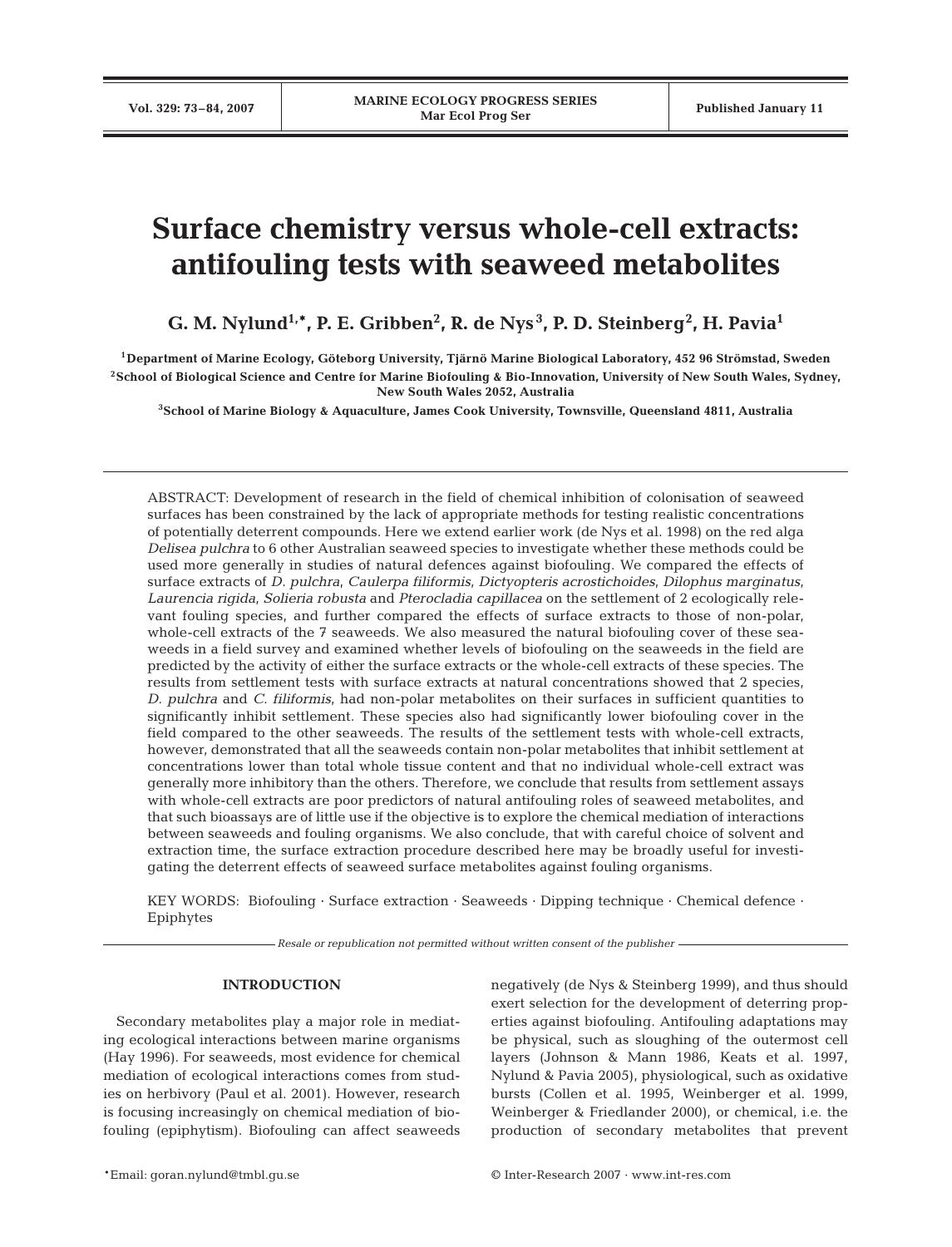settlement and growth of fouling organisms (Steinberg et al. 2001).

Over the last decade, a significant number of researchers have reported that crude chemical extracts or isolated compounds from seaweeds deter fouling organisms. For example, metabolites from brown algae reduce the settlement and normal development of the common fouling bryozoan species *Bugula neritina* (Schmitt et al. 1995, Walters et al. 1996, Steinberg et al. 1998), inhibit metamorphosis of larvae of the polychaete *Hydroides elegans* (Walters et al. 1996, Lau & Qian 1997), inhibit settlement of cyprid larvae of the barnacle *Balanus improvisus* (Wikström & Pavia 2004), and inhibit spore settlement of the green alga *Enteromorpha prolifera* (Cho et al. 2001). Furthermore, metabolites from some red algae inhibit settlement of cyprid larvae of the barnacles *Balanus improvisus* and *B. amphitrite* (de Nys et al. 1995, Konig et al. 1999, Nylund & Pavia 2003), and of larvae of *B. neritina* and *H. elegans* (Walters et al. 1996, Steinberg et al. 1998). In addition they inhibit the settlement and germling development of gametes of the green algae *Ulva* spp. (de Nys et al. 1995, Steinberg et al. 1998, Dworjanyn et al. 2006), the red algae *Polysiphonia* sp. and *Ceramium* sp., and the brown alga *Ectocarpus siliculosus* (Dworjanyn et al. 2006). Additionally, some green algal species produce settlement-inhibiting metabolites against certain fouling invertebrates and algae (Walters et al. 1996, Steinberg et al. 1998, Harder et al. 2004).

Although a number of researchers have reported antifouling properties of algal metabolites, ecologically relevant roles of secondary metabolites as biofouling inhibitors have only been rigorously demonstrated for 4 seaweed species: *Dictyota menstrualis*, *Delisea pulchra*, *Bonnemaisonia hamifera* and *Asparagopsis armata* (Schmitt et al. 1995, Steinberg et al. 2001, Nylund et al. 2005, Dworjanyn et al. 2006, Paul et al. 2006). For a metabolite to be a natural antifoulant it must either be present at the surface of the host or released to the surrounding water at a concentration that deters ecologically relevant fouling organisms (Davis et al. 1989). Many researchers on the biofouling ecology of seaweed secondary metabolites have used crude extracts or purified compounds from whole plant material without showing that the metabolites are present at surface concentrations sufficient to deter fouling organisms (Lau & Qian 1997, Konig et al. 1999, Wisespongpand & Kuniyoshi 2003). In the few instances where this has been explicitly examined, the inhibitory effects of whole plant crude extracts were not good predictors of the ability of seaweeds to deter and prevent biofouling (Nylund & Pavia 2003).

The lack of a standard method for testing ecologically relevant concentrations of surface metabolites against fouling organisms has been a significant con-

straint on the advancement of research on the chemical mediation of surface colonisation of seaweeds. Here we address this issue by extending the surface extraction 'dipping' technique developed by de Nys et al. (1998) to a variety of other seaweeds, including species containing biologically active secondary metabolites. We developed protocols for extraction of surfaceassociated metabolites from these seaweeds and tested these extracts against settlement of 2 ecologically relevant fouling species in laboratory bioassays. We compared the effect of these non-polar surface extracts with whole-cell extracts for 7 Australian seaweed species and examined whether the levels of biofouling of the seaweeds in the field are predicted by the activity of either the surface extracts or the whole-cell extracts of these species. The more general goal was to investigate if antifouling tests using whole-cell extracts could be a useful predictor of the function of an algal metabolite as an ecologically relevant antifoulant.

## **MATERIALS AND METHODS**

**Study organisms and collection of seaweeds for extractions.** Seven seaweed species common in the Sydney area were chosen to compare the antifouling effects of surface extracts with whole-cell extracts. The species were the brown algae *Dictyopteris acrostichoides* (J. Agardh) Bornet 1885 and *Dilophus marginatus* J. Agardh ex J. Agardh, 1985; the green alga *Caulerpa filiformis* (Suhr) K. Hering, 1841; and the red algae *Delisea pulchra* (Greville) Montagne, 1844, *Laurencia rigida* J. Agardh, 1876, *Pterocladia capillacea* (S. G. Gmelin) Bornet, 1876 and *Solieria robusta* (Greville) Kylin, 1932. The seaweeds were collected by snorkelling and on SCUBA from 3 localities in the Sydney area (Bare Island, Shark Bay and Shark Point) during May and June 2004. The seaweeds were placed in individual plastic bags under water and immediately transported to the laboratory in abundant water. At the laboratory, the seaweeds collected for surface extractions were placed in individual aerated containers filled with freshly collected seawater and extracted on the same day. The algae collected for whole-cell extractions were dried in a salad spinner, weighed and placed in a freezer.

The fouling test organisms used in this study were gametes of the green alga *Ulva australis* and carpospores of the red alga *Polysiphonia* sp. These species are part of the natural fouling community on seaweeds (Wahl & Hay 1995, Jennings & Steinberg 1997, Wahl et al. 1997, Dworjanyn 2000, Karez et al. 2000).

**Surface extractions: determination of solvents and extraction times.** Surface-associated metabolites from the algal species were extracted using the 'dipping'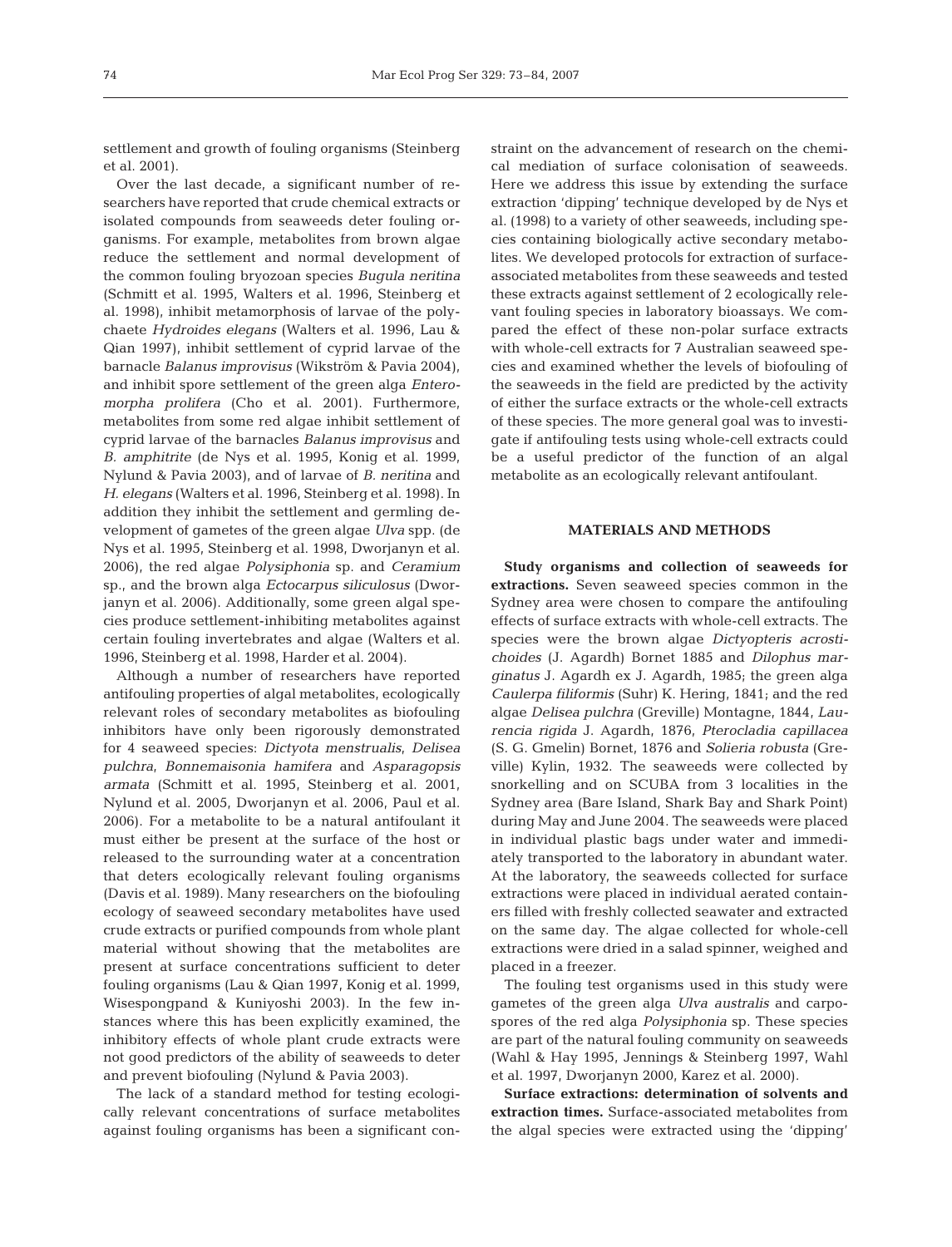technique (de Nys et al. 1998). This method allows surface-associated non-polar compounds to be extracted without co-extracting the interior of the cells. We used 100% hexane for extracting surface-associated metabolites of *Delisea pulchra*, *Pterocladia capillacea* and *Solieria robusta*. Appropriate solvents for extractions of surfaces of the other seaweeds, i.e. *Caulerpa filiformis*, *Dictyopteris acrostichoides*, *Dilophus marginatus* and *Laurencia rigida* were determined by extracting pieces of algal thalli in different mixtures of dichloromethane (DCM) and hexane (0 to 10% DCM, depending on the species) and assessing the effect on the lysis of epithelial cells using epifluorescent microscopy at ×1000 (Zeiss Axiophot microscope with a 360 to 395 nm longpass filter, dichromic mirror at 395 nm, and band-pass filter of 420 nm). Pieces of algae ( $n = 5$  for each species), carefully dried with precision wipes, were added to 20 ml glass vials containing 5 ml of different DCMhexane mixtures and vortexed for 30 s. Vials containing seawater only served as controls. Following extraction, the effect of different DCM-hexane mixtures on the lysis of surface cells for all of the algal species, except *C. filiformis*, was directly assessed by counting the number of lysed vs. intact cells for 10 randomlychosen fields  $(0.1 \text{ mm}^2)$  for each DCM-hexane mixture. The effect of different DCM-hexane mixtures on cell lysis of *C. filiformis*, which is siphonous and lacks cell walls, was qualitatively assessed by comparing the shape of the chloroplasts for tissues extracted with different DCM-hexane mixtures.

After appropriate solvents had been determined for each algal species, we extracted 5 individual pieces (n = 5) respectively of *Caulerpa filiformis* for 0, 30 and 60 s ; *Dilophus marginatus* and *Solieria robusta* for 0, 20, 30, 40, 50 and 60 s; *Laurencia rigida* and *Pterocladia capillacea* for 0, 20, 30, 40 and 50 s; or *Delisea pulchra* and *Dictyopteris acrostichoides* for 0, 30, 40, 50 and 60 s. Following the extractions, the effect of extraction time was immediately assessed by counting the number of lysed vs. intact cells for 10 randomly-chosen fields  $(0.1 \text{ mm}^2)$  for each extraction time. The effect of extraction time on *C. filiformis* was qualitatively assessed by observing changes of the chloroplasts. These extractions gave us information as to when the algal epithelial cells began to lyse. Appropriate immersion times in the solvents were then decided by choosing the longest possible immersion time when no significant cell lysis occurred, compared to controls, to maximise surface extraction duration and efficiency.

**Surface extraction for bioassays.** *Variable solvent and time extraction:* Surface extracts for bioassays were obtained by extracting pieces of individual algal thalli on a vortex using solvents and immersion times based on the results of the preceding tests. To use concentrations of surface extracts in the bioassays that

would correspond to the natural concentration of surface metabolites of the algal species, surface area:wet weight ratios were calculated for all of the algae. Based on the surface area:wet weight ratios, algal pieces with surface areas (determined by weighing the algal pieces), equal to and twice as large as the area of the test dishes  $(9 \text{ cm}^2)$  used in the bioassays, were extracted. We extracted algal pieces with surface areas both 1 and 2 times the area of the test dishes because we did not know how efficient the extraction procedure was for all the non-polar surface-associated metabolites. This procedure resulted in several replicate units of surface extract of each algal species, corresponding to 1 and 2 times the amount of surface extracts yielded from algal tissue with the same surface area as the test dishes. This is hereafter termed 'natural' and 'twice the natural' concentration of surface metabolites. The solvents used in the surface extractions were evaporated in a fume cupboard overnight, and the resulting extracts were bioassayed the following day.

*Fixed solvent and time extraction:* As detailed above, the 'dipping' technique requires that specific extraction solvent and immersion times are determined, which can be labour-intensive (de Nys et al. 1998). Other techniques such as the swabbing technique (Schmitt et al. 1995) can be difficult to apply on small filamentous algae. Thus, we investigated whether a simpler technique of extraction of fresh algal material in DCM could function as an alternative method for initial screenings of surface-associated natural antifoulants in seaweeds. Fresh pieces of algae with surface areas equal to the area of the test dishes  $(9 \text{ cm}^2)$  were extracted in 100% DCM for 30 s on a vortex as described above. Due to its polarity, DCM should extract surface-associated metabolites more efficiently than using hexane (de Nys et al. 1998). Since DCM was used for whole-cell extractions, the extraction of fresh material in DCM also served to control any differences in antifouling activity between the DCM hexane surface extracts and whole cell extracts. Differences here could result from the extraction of surface associated vs. interior metabolites or the extraction of metabolites with dissimilar polarities. The extractions with DCM were repeated to obtain several replicate units of extracts of each algal species, hereafter termed 'DCM surface extracts'. After the extractions, the DCM was evaporated in a fume cupboard overnight and the resultant extracts were bioassayed the following day.

**Whole-cell extractions.** Assays of whole-cell extracts were also done for each seaweed species. The algae collected for whole-cell extractions were freeze-dried, ground and extracted 3 times for 2 h with DCM on a shaking table; then the resulting solutions were fil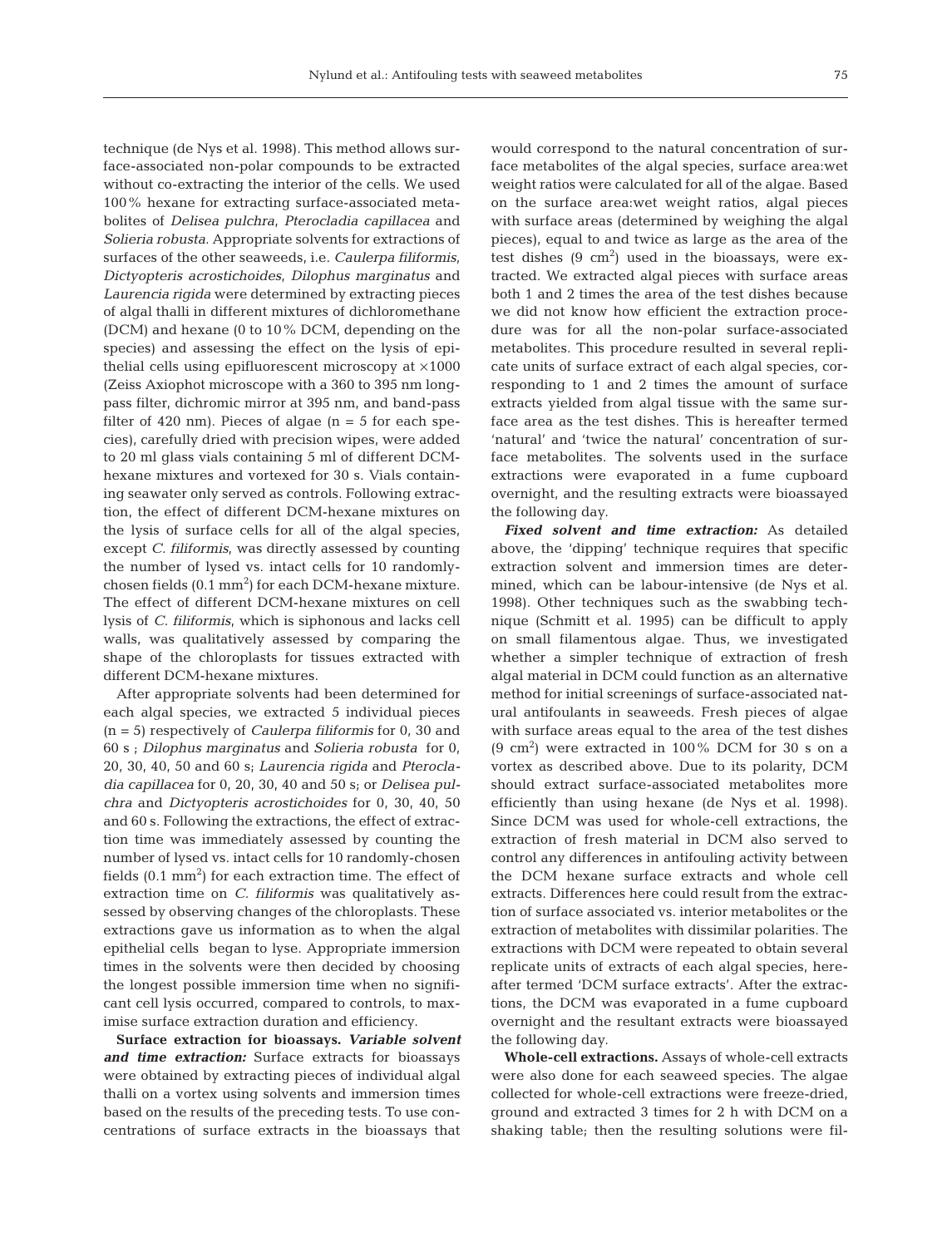tered, and the DCM was reduced by rotary evaporation. Extracts were then transferred to pre-weighed glass vials, dried under a stream of nitrogen, weighed and stored in a freezer until used in bioassays. Total tissue contents of extracts, in terms of extract weight per algal surface area, were calculated for each seaweed species by using the weights of the extracts and individual algal surface area:dry weight ratios.

**Bioassays.** *Preparation of test dishes: Surface extracts:* In all the bioassays, the surface extracts of the 7 seaweed species with selected solvents and extraction times were tested at natural and twice the natural concentration. The DCM surface extracts were tested at concentrations corresponding to the amount of extract yielded from algal tissue with the same surface area as the test dishes. The surface extracts at natural and twice the natural concentration and the DCM surface extracts were re-dissolved in 0.5 ml hexane, then the solutions were transferred to Petri dishes (surface area 9 cm2 ) and left to evaporate on a shaking table. Solvent controls were prepared by evaporating the same amounts of solvents that were used in the extractions and by re-dissolving in 0.5 ml hexane. In the bioassays both solvent controls and pure filtered seawater (FSW) controls were used. However, the solvent controls in the assays with surface extracts and the whole-cell extracts had no significant effect on the settlement of any of the test organisms, compared to FSW controls (data not shown). Therefore, only solvent controls were used in the statistical analyses of the bioassay results. After evaporation, bioassays were immediately performed on the extract. For each test organism, the surface extracts of the different algal species were tested with replication  $(n = 8)$  in separate assays.

*Whole-cell extracts:* Whole-cell extracts from freezedried material were dissolved in ethanol, and a 0.5 ml aliquot of each extract was added to Petri dishes. The Petri dishes were dried on a shaking table resulting in a coating of whole-cell extracts at concentrations ranging from 10 ng to 10  $\mu$ g cm<sup>-2</sup>. Solvent controls were prepared accordingly. After evaporation, bioassays were immediately performed on the extract. The whole-cell extracts of all the seaweed species were tested with replication  $(n = 4)$  in a single experiment for each test organism.

*Inhibition of algal settlement and germling development:* Inhibition of algal settlement and germling development by the seaweed surface and whole-cell extracts was examined using carpospores of *Polysiphonia* sp. and gametes of *Ulva australis*. Plants of *Sargassum* sp. with epiphytic *Polysiphonia* sp. were collected at Shark Point, Clovelly at low tide and placed in a bucket filled with seawater. In the laboratory, branches of *Polysiphonia* sp. bearing cystocarps were removed by forceps under a dissecting microscope and placed

in a glass container filled with FSW. The branches were left until spores appeared on the bottom of the container (ca. 10 to 20 min). The spores were removed with a plastic pipette, and 20 to 40 spores were transferred to treatment and control dishes filled with 4 ml of FSW. The dishes were incubated overnight at 20 to 22°C at a light:dark cycle of 15:9 h. After incubation, percent settlement was determined by counting the number of settled and unsettled spores using a dissecting microscope. Surface and whole-cell extracts of all the 7 seaweeds were tested against *Polysiphonia* sp. spores.

Fertile *Ulva australis* thalli were collected from Shark Point at low tide. The thalli were manually shaken to remove excess water and placed in individual plastic bags on ice. In the laboratory, the individual thalli were placed in separate glass beakers containing FSW. The beakers were exposed to a bright light source, and within a few minutes positively phototactic swarmers were concentrated at the light side of the beaker. The swarmers were identified as gametes based on the number of flagella (Fletcher 1989, de Nys et al. 1995). Swarmers confirmed to be gametes were pipetted to a beaker containing 100 ml FSW, and stirred with a magnetic stirrer to obtain a uniform suspension of gametes. Gametes were added to the beaker until the colour of the solution turned light green. A 1.0 ml aliquot of the resulting gamete suspension and 4 ml of nutrient-enriched FSW were added to treatment and control dishes (McLachlan 1973). Dishes were placed in the dark for 2 h to allow for even settlement of gametes. After 6 d of incubation at 20 to 22°C and a light:dark cycle of 15:9 h, the growing germlings were counted. Five fields  $(1.75 \text{ mm}^2)$  were counted for each dish using an inverted binocular microscope. Whole-cell extracts of all the 7 seaweed species were used in the tests against *U. australis* gametes. Surface extracts of only 6 of the 7 seaweed species were tested against *U. australis* gametes as *Laurencia rigida* could not be found in sufficient quantities at the time of the experiments.

**Biofouling in field.** To quantify the natural biofouling cover of the seaweeds, we conducted a field survey at different localities at Shark Bay, Bare Island and Shark Point early in August 2004. Only 5 seaweed species were included in the survey, since the remaining 2 species were senescent at the time of the study. Eight individuals (n = 8) of *Caulerpa filiformis*, *Dictyopteris acrostichoides*, *Delisea pulchra*, *Solieria robusta* and *Pterocladia capillacea* were randomly collected by snorkelling and on SCUBA and placed in separate plastic bags under water. In the laboratory, the seaweeds with associated fouling organisms were photographed, and the abundance of the total biofouling and of different biofouling groups were later deter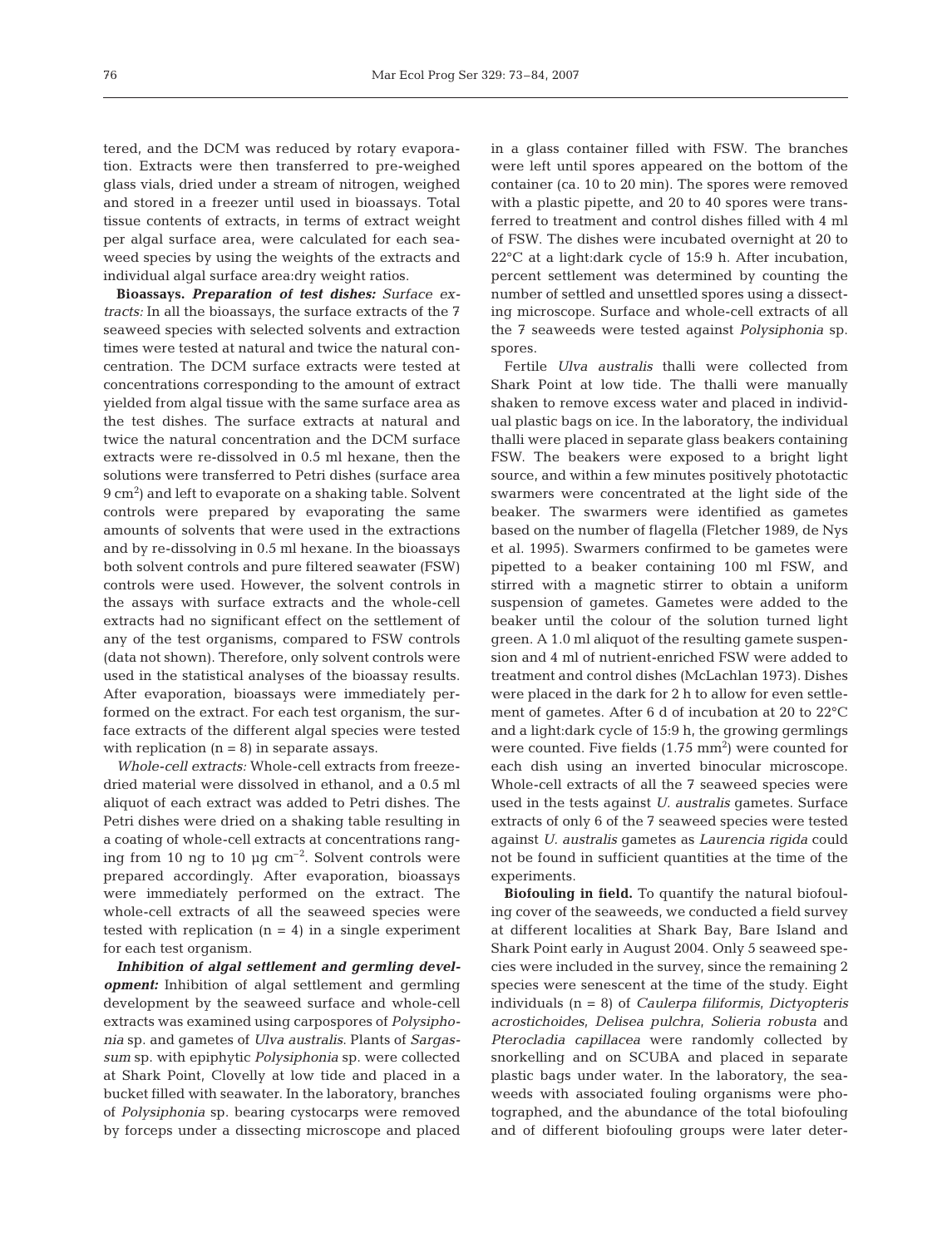mined using the image analysis software ImageJ 1.32j (Wayne Rasband, National Institutes of Health, USA), for each algal species.

**Statistical analyses.** The homogeneity of variances for all the obtained data were tested with Cochran's *C*test and arc-sin transformed as required to fulfil the requirement of homogenous variance; this was done prior to further statistical analyses (Underwood 1997). The results from the tests on (1) the effect of extraction in different solvents and for different time periods on the lysis of epithelial cells, (2) the settlement experiments with surface extracts, and (3) the survey of natural biofouling cover, were all analysed by analysis of variance (1-factor ANOVA) followed by Student-Newman-Keuls test (SNK) (Underwood 1997). The results from the settlement experiments with whole-cell extracts were analysed by 1-factor ANOVA followed by Dunnett's test (Dunnett 1955). Dunnett's test was used because we were only interested in comparing the effects of the different extracts with the control. The use of 2 controls in the settlement experiments with surface extracts (for surface and DCM surface extracts), however, precluded the use of Dunnett's test.

#### **RESULTS**

# **Effects of solvents and extraction time on cell viability**

Dipping pieces of algal thalli for 30 s in increasing concentrations of DCM in hexane resulted in a significant effect on lysis of surface cells of *Dictyopteris acrostichoides* (ANOVA,  $F_{4,20} = 11.17$ ,  $p < 0.0001$ ) (Fig. 1A), *Dilophus marginatus* (ANOVA,  $F_{5,24} = 105.08$ , p < 0.0001) (Fig. 1B) and *Laurencia rigida* (ANOVA,  $F_{3,16}$  = 20.06, p < 0.0001) (Fig. 1C). Dipping pieces of *Caulerpa filiformis* for 30 s in 2, 4, and 5% DCM resulted in no visually detectable changes in the shape of the chloroplasts compared to the control. When algal pieces were dipped in 6% DCM, however, bright red background fluorescence made it impossible to focus on any chloroplasts, which we interpreted as interior damages as a consequence of the dipping.

Based on the experiments with the DCM-hexane mixtures, the following solvents were used for surface extraction: 1% DCM for *Laurencia rigida*, 4% DCM for *Dictyopteris acrostichoides*, 5% DCM for *Caulerpa filiformis* and 6% DCM for *Dilophus marginatus*. *Delisea pulchra*, *Pterocladia capillacea* and *Solieria robusta* were extracted in 100% hexane, based on results from findings in previous studies (de Nys et al. 1998, G. M. Nylund unpubl. data). Dipping pieces of the algal species in the chosen solvents for different time periods resulted in a significant effect of immersion time on lysis of surface cells for all tested species (Fig. 2). Dipping pieces of *C. filiformis* in 5% DCM for 60 s caused the chloroplasts to swell, compared to pieces dipped for 30 s and control pieces dipped in seawater. Therefore, 30 s was decided to be an appropriate immersion time for extraction of surface-associated metabolites of *C. filiformis*. Appropriate immersion times, based on these data (Fig. 2) for the other 6 species were: 30 s for *L. rigida*, *P. capillacea* and *S. robusta*; and 40 s for *D. pulchra*, *D. marginatus* and *D. acrostichoides*.

#### **Total whole tissue content of extracts**

The total tissue concentration of extracts per algal surface area for all 7 seaweeds ranged from 50% to >17 times the highest-tested concentration used in the bioassays with whole-cell extracts  $(10 \text{ µg cm}^{-2})$ . The following whole tissue concentrations per  $\text{cm}^2$ algal surface were calculated: *Caulerpa filiformis* (88.2 µg), *Delisea pulchra* (17.6 µg), *Dictyopteris acrostichoides* (20.7 µg), *Dilophus marginatus* (41.1 µg),



Fig. 1. *Dictyopteris acrostichoides*, *Dilophus marginatus* and *Laurencia rigida*. Percentage of lysed surface cells following extraction (immersion) for 30 s in hexane with increasing concentrations of dichloromethane (DCM). Means  $\pm$  SE are shown (n = 5). Significant differences are indicated by a, b, c, d (SNK,  $\alpha$  = 0.05)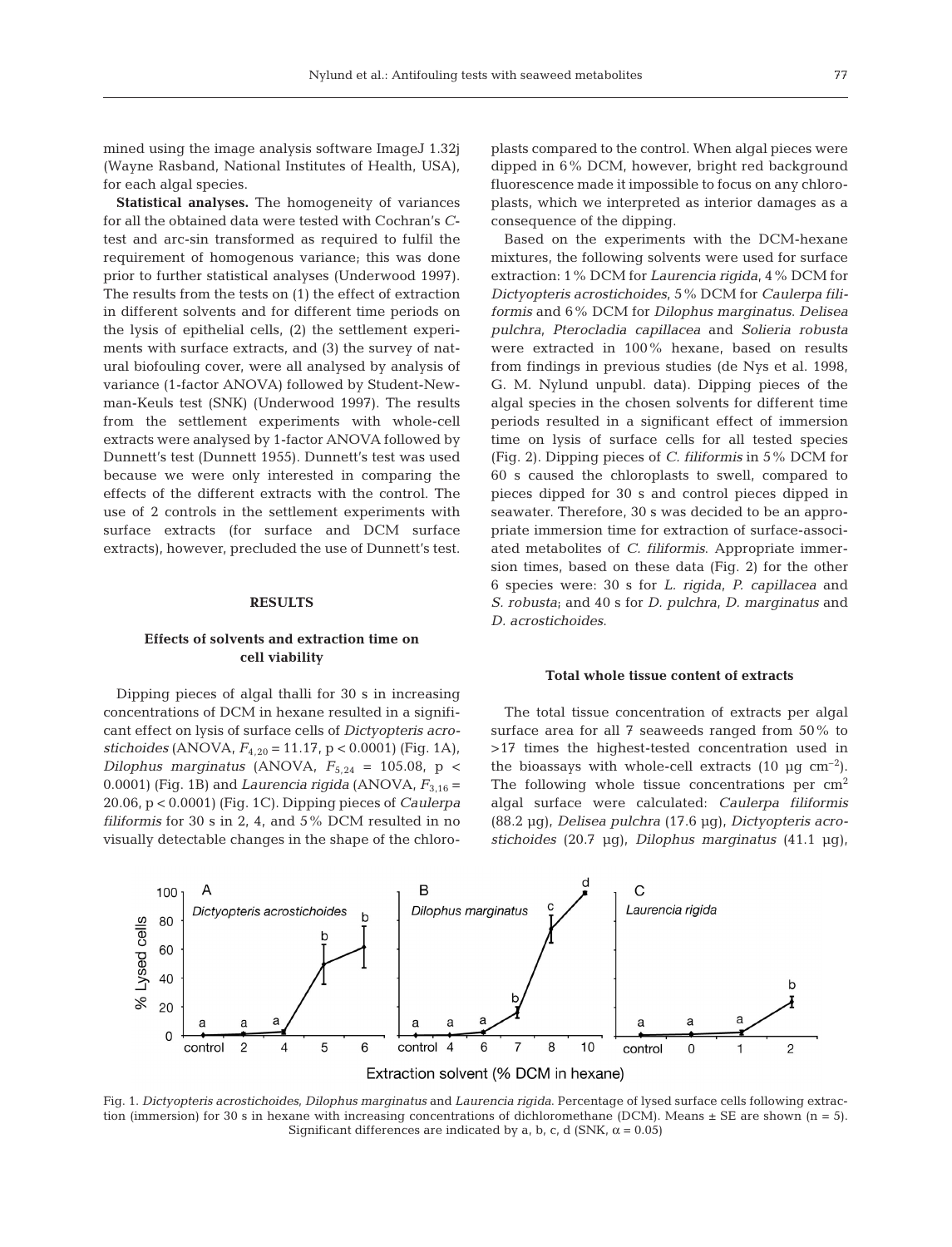

Fig. 2. Percentage of lysed surface cells (A) *Delisea pulchra*, (B) *Dictyopteris acrostichoides*, (C) *Dilophus marginatus*, (D) *Laurencia rigida*, (E) *Pterocladia capillacea* and (F) *Solieria robusta* following extraction (immersion) in mixtures of dichloromethane (DCM) and hexane for different time periods. Solvent mixtures: 100% hexane for *D. pulchra*, *P. capillacea* and *S. robusta*; 1% DCM for *L. rigida*; 4% DCM for *D. acrostichoides*; 6% DCM for *D. marginatus*. Means ± SE are shown (n = 5). Significant differences are indicated by a, b, c (SNK,  $\alpha$  = 0.05). *F*- and p-values from ANOVA analyses on effect of immersion time on cell lysis are shown for each species

*Laurencia rigida* (175.1 µg), *Pterocladia capillacea* (4.7 µg) and *Solieria robusta* (6.5 µg).

### **Inhibition of settlement of** *Polysiphonia* **spores**

Surface extracts tested at natural and twice the natural concentrations and DCM surface extracts of *Caulerpa filiformis* and *Delisea pulchra* significantly inhibited spore settlement of *Polysiphonia* sp. (Table 1, Fig. 3A). Surface and DCM surface extracts of the remaining 5 tested seaweeds had no significant effects on spore settlement compared to the controls. The settlement success in the solvent controls averaged

over all assays was  $70.8 \pm 12.3\%$  of carpospores added  $(means \pm SD)$ .

At the highest-tested concentration  $(10 \text{ µq cm}^{-2})$ , whole-cell extracts of all 7 species significantly inhibited spore settlement of *Polysiphonia* sp. (ANOVA,  $F_{28,87}$  = 74.03,  $p < 0.0001$ , Dunnett's test,  $\alpha = 0.05$ , Fig. 3B). At 1 µg cm–2, extracts of all seaweeds except *Laurencia rigida* significantly inhibited spore settlement compared to the control, while extracts of 2 species, *Delisea pulchra* and *Dilophus marginatus*, significantly inhibited the settlement at 100 ng  $cm^{-2}$ . None of the extracts were inhibitory at the lowest test concentration  $(10 \text{ nq cm}^{-2})$ . The settlement success in the solvent control was  $55.6 \pm 2.4$  % of carpospores added (means  $\pm$  SD).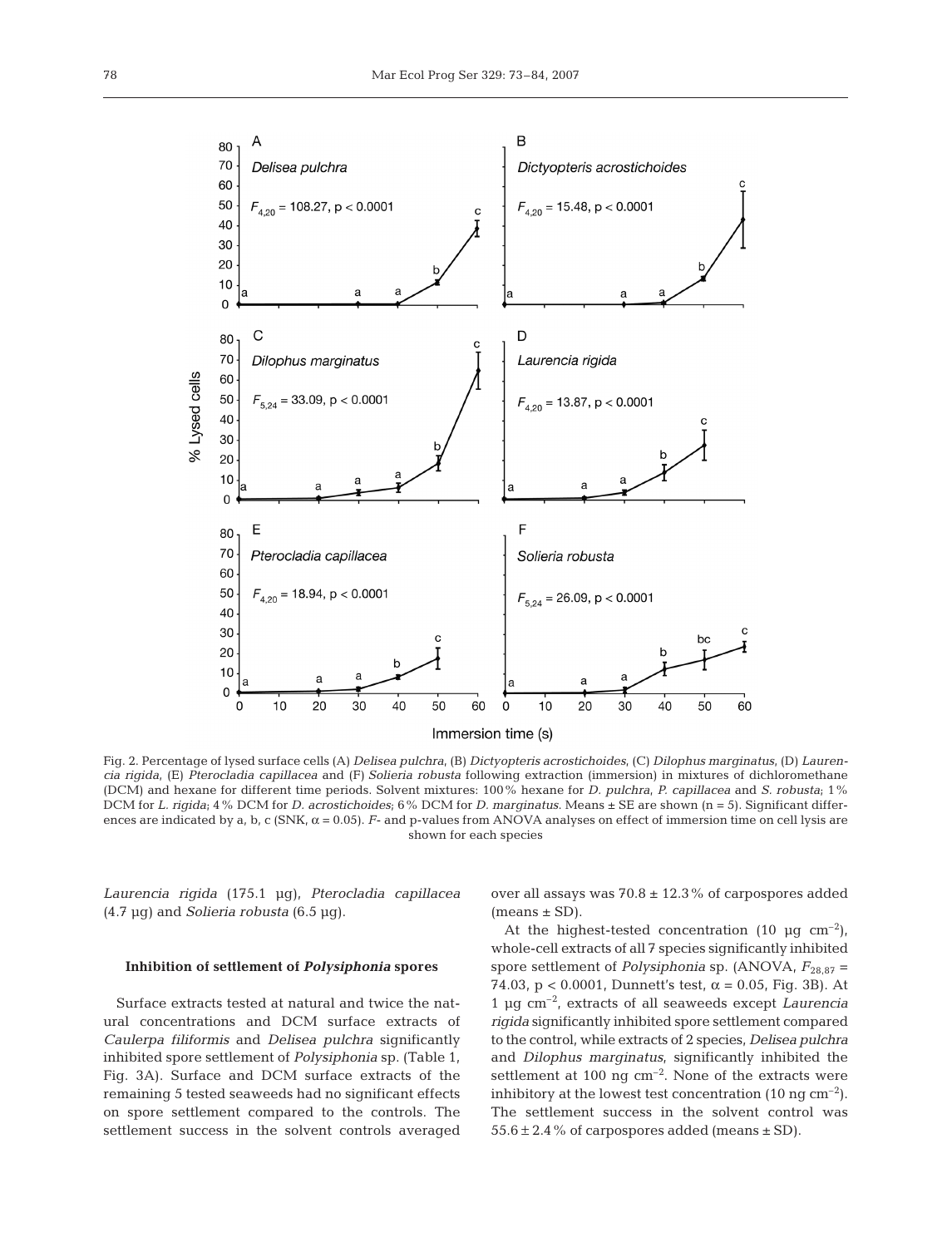

Fig. 3. *Polysiphonia* sp. Effect of (A) surface and (B) whole cell extract of *Caulerpa filiformis*, *Delisea pulchra*, *Dictyopteris acrostichoides*, *Dilophus marginatus*, *Laurencia rigida*, *Pterocladia capillacea* and *Solieria robusta* on the settlement of spores of *Poly* $siphonia$  sp. Means + SE are shown (n = 8 and 4 for surface and whole-cell extract, respectively). \*Significant differences<sub>i</sub> SNK and Dunnett's test ( $\alpha$  = 0.05) for surface and whole-cell extracts, respectively

# **Inhibition of settlement and germling development of** *Ulva australis* **gametes**

Surface extracts of *Delisea pulchra* tested at twice the natural concentration significantly inhibited settlement and germling development of gametes of *Ulva australis*. (Table 2, Fig. 4A). Surface extracts of the remaining 5 seaweed species had no significant effect on the settlement and germling development at any of the 2 tested concentrations. DCM surface extracts of *Caulerpa filiformis*, *D. pulchra* and *Dilophus margina-*

Table 1. One-factor ANOVAs for the effects of surface and DCM surface extracts from *Caulerpa filiformis*, *Delisea pulchra*, *Dictyopteris acrostichoides*, *Dilophus marginatus*, *Laurencia rigida*, *Pterocladia capillacea* and *Solieria robusta* on the settlement of spores of *Polysiphonia* sp. The factor 'Treatment' consists of 5 levels; surface extracts tested at natural and twice the natural concentration; DCM surface extracts tested at 1 concentration; DCM-hexane and pure DCM solvent controls. Significant values in **bold**

| Seaweed species             | Factor                | df                             | MS                | F     | p        |
|-----------------------------|-----------------------|--------------------------------|-------------------|-------|----------|
| Caulerpa filiformis         | Treatment<br>Residual | $\overline{\mathcal{A}}$<br>35 | 1.43<br>0.041     | 35.03 | < 0.0001 |
| Delisea pulchra             | Treatment<br>Residual | 4<br>35                        | 7824.27<br>351.95 | 22.23 | < 0.0001 |
| Dictyopteris acrostichoides | Treatment<br>Residual | 4<br>35                        | 74.19<br>56.40    | 1.32  | 0.28     |
| Dilophus marginatus         | Treatment<br>Residual | $\overline{\mathcal{A}}$<br>35 | 44.99<br>85.72    | 0.53  | 0.72     |
| Laurencia rigida            | Treatment<br>Residual | 4<br>35                        | 98.80<br>159.23   | 0.62  | 0.65     |
| Pterocladia capillacea      | Treatment<br>Residual | $\overline{\mathcal{A}}$<br>35 | 57.26<br>87.07    | 0.66  | 0.63     |
| Solieria robusta            | Treatment<br>Residual | $\overline{\mathcal{A}}$<br>35 | 21.79<br>76.96    | 0.28  | 0.89     |

*tus* significantly inhibited settlement and germling development of the gametes, while the DCM surface extracts of *Dictyopteris acrostichoides*, *Pterocladia capillacea* and *Solieria robusta* had no significant effect, compared to the controls (Table 2, Fig. 4A). The number of growing germlings in the solvent controls averaged over all the assays was  $14.7 \pm 4.6$  mm<sup>-2</sup>  $(means \pm SD)$ .

Whole-cell extracts of all of the 7 tested seaweeds significantly inhibited settlement and germling development of gametes of *Ulva* sp. (ANOVA,  $F_{28.87} = 17.77$ ,

> $p < 0.0001$ , Dunnett's test,  $\alpha = 0.05$ ) (Fig. 4B) at the highest tested concentration (10  $\mu$ g cm<sup>-2</sup>). At 1  $\mu$ g cm<sup>-2</sup>, extract of one species, *Delisea pulchra*, significantly inhibited settlement and germling development compared to the control, while none of the extracts were inhibitory at 10 and 100 ng  $\text{cm}^{-2}$ . The number of growing germlings in the solvent control was  $30.5 \pm 1.9$  mm<sup>-2</sup> (means  $\pm$  SD).

#### **Biofouling in the field**

The field survey showed that there were significant differences in the total biofouling cover between the different seaweed species (ANOVA,  $F_{4,35}$  = 12.16, p < 0.0001) (Fig. 5A). Both *Caulerpa filiformis* and *Delisea pulchra* had significantly lower biofouling cover compared to the other investigated species (SNK,  $\alpha = 0.05$ ).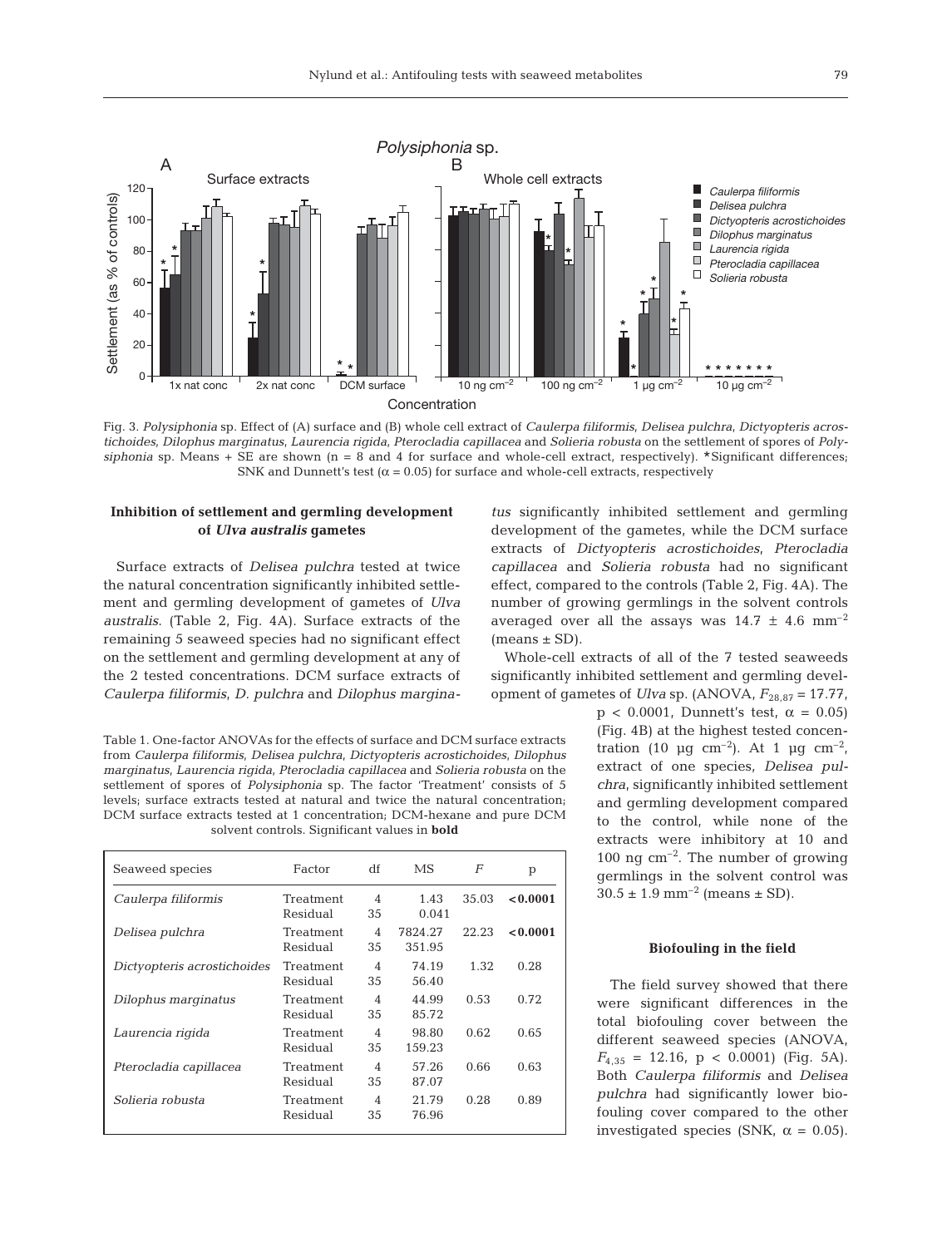Furthermore, the seaweeds were dominated by different fouling species: filamentous brown algae (mainly *Ectocarpus* sp.) on *Dictyopteris acrostichoides*, encrusting algae and colonial bryozoans (mainly *Membranipora membranacea*) on *Pterocladia capillacea* and encrusting algae and filamentous red algae including *Polysiphonia* sp. on *Solieria robusta* (Fig. 5B). *C. filiformis* was dominated by encrusting algae, *Ectocarpus* sp. and hydroids, while *D. pulchra* was dominated by encrusting algae. However, individual biofouling groups on *C. filiformis* and *D. pulchra* were not

Table 2. One-factor ANOVAs for the effects of surface and dichloromethane (DCM) surface extracts from *Caulerpa filiformis*, *Delisea pulchra*, *Dictyopteris acrostichoides*, *Dilophus marginatus*, *Pterocladia capillacea* and *Solieria robusta* on the settlement and germling development of gametes of *Ulva australis*. The factor 'Treatment' consists of 5 levels; surface extracts tested at natural and twice the natural concentration, DCM surface extracts tested at 1 concentration, and DCM-hexane and pure DCM solvent controls. Significant values in **bold**

| Seaweed species             | Factor                | df                   | MS              | F     | p        |
|-----------------------------|-----------------------|----------------------|-----------------|-------|----------|
| Caulerpa filiformis         | Treatment<br>Residual | $\overline{4}$<br>35 | 169.11<br>30.48 | 5.55  | 0.0014   |
| Delisea pulchra             | Treatment<br>Residual | $\overline{4}$<br>35 | 375.98<br>23.22 | 16.19 | < 0.0001 |
| Dictyopteris acrostichoides | Treatment<br>Residual | 4<br>35              | 12.37<br>11.51  | 1.074 | 0.38     |
| Dilophus marginatus         | Treatment<br>Residual | 4<br>35              | 131.51<br>24.70 | 5.32  | 0.0019   |
| Pterocladia capillacea      | Treatment<br>Residual | 4<br>35              | 7.05<br>10.40   | 0.68  | 0.61     |
| Solieria robusta            | Treatment<br>Residual | 4<br>35              | 60.30<br>20.33  | 2.97  | 0.033    |

dominating to the same extent as on the other seaweed species. *Ulva* spp. were only found on *D. acrostichoides* and *P. capillacea* (Fig 5B).

# **DISCUSSION**

Despite many studies reporting antifouling effects of seaweed extracts and metabolites (Konig et al. 1999, Da Gama et al. 2002, Nylund & Pavia 2003) only a few studies have successfully described a natural antifoul-

> ing role of a seaweed metabolite or extract (Schmitt et al. 1995, Steinberg et al. 2001, Nylund et al. 2005, Dworjanyn et al. 2006, Paul et al. 2006). This is probably a consequence of the lack of a general method for testing ecologically relevant concentrations of metabolites against fouling organisms. The determination of ecological roles for natural products usually requires information about the intra-individual distribution of secondary metabolites and how they are presented to interacting organisms (Hay 1996, Steinberg et al. 2001, Pavia et al. 2002). This information is crucial in ecological antifouling research, since the active compounds need to be present on the surface of the host or released to the surrounding water to exert an effect on the foulers (Davis et al. 1989). In this study, we investigated if the 'dip-



Fig. 4. *Ulva australis*. Effect of (A) surface and (B) whole cell extract of *Caulerpa filiformis*, *Delisea pulchra*, *Dictyopteris acrostichoides*, *Dilophus marginatus*, *Laurencia rigida* (only whole cell extract), *Pterocladia capillacea* and *Solieria robusta* on the settlement and germling development of gametes of *U. australis*. Means + SE are shown (n = 8 and 4 for surface and whole-cell extract, respectively). *L. rigida* = only whole-cell extract. \*Significant differences above the bars; SNK and Dunnett's test (<sup>α</sup> <sup>=</sup> 0.05) for surface and whole-cell extracts, respectively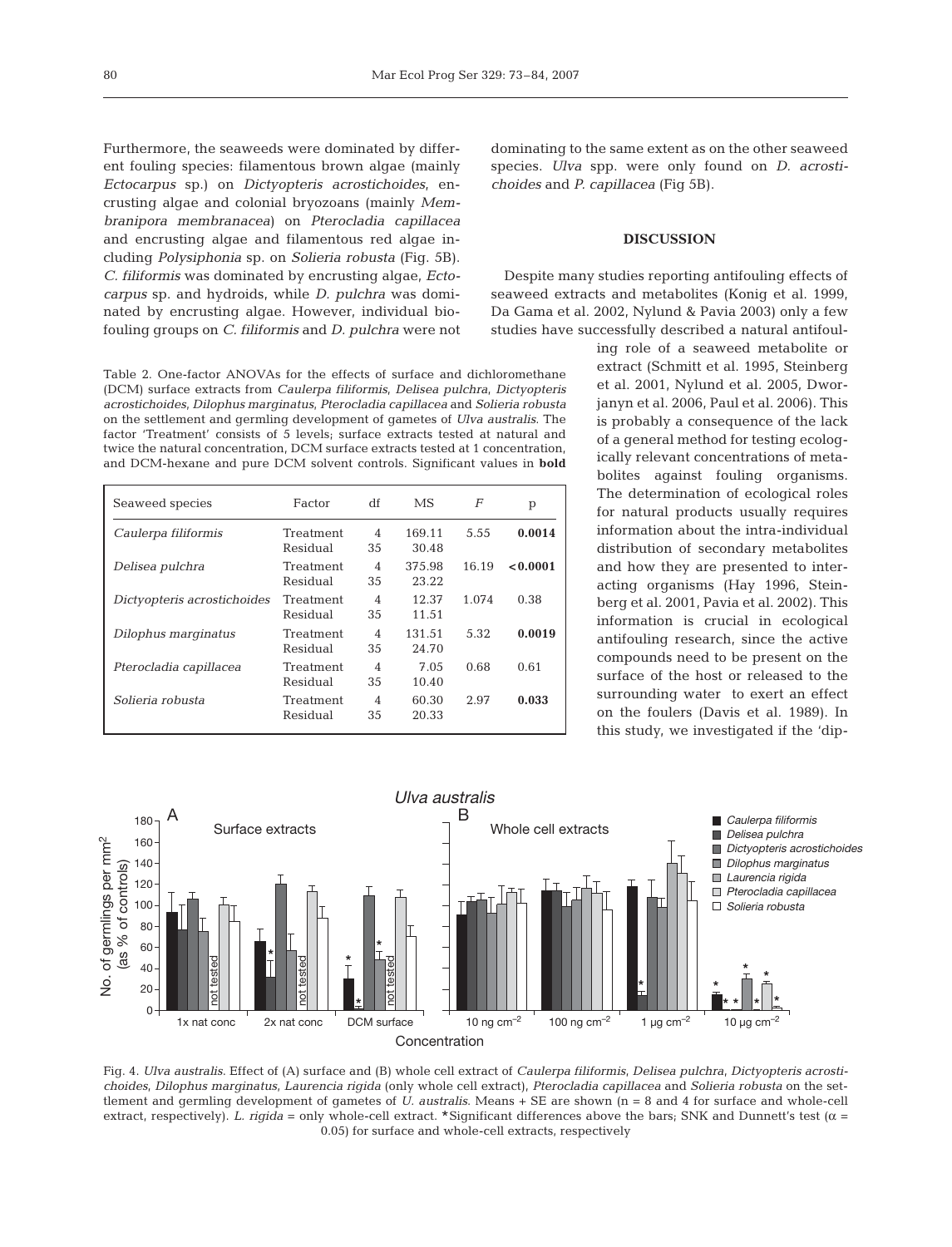

Fig. 5. Natural fouling (% seaweed surface area) of *Caulerpa filiformis*, *Delisea pulchra*, *Dictyopteris acrostichoides*, *Pterocladia capillacea* and *Solieria robusta.* (A) Total fouling cover; (B) fouling cover partitioned into different fouling groups. Means  $+$  SE are shown (n = 8). Significant differences are indicated by a, b (SNK,  $\alpha = 0.05$ )

ping' technique described by de Nys et al. (1998) can be used more generally in studies of natural defences against biofouling in seaweeds by developing protocols for extraction of surface-associated metabolites of 7 seaweed species. The result from the experiments with different extraction solvents and immersion times shows that mixing hexane with different amounts of DCM is a broadly applicable procedure to find suitable extraction times and solvents needed for the 'dipping' technique. By extracting the seaweeds in different mixtures of the solvents for different time periods, we were able to determine the longest possible extraction time before the surface cells started to lyse in order to maximise the extraction efficiency of surface-associated metabolites, without co-extracting the interior of the plants.

The result from the bioassays shows that the activity of surface extracts obtained by the 'dipping' technique was the best predictor of the natural biofouling abundance of the seaweeds. Surface extracts of only *Caulerpa filiformis* and *Delisea pulchra*, tested at natural and twice the natural concentrations, were

inhibitory in the bioassays; and these seaweeds also had significantly lower biofouling cover in the field compared to the other investigated species. Since the surface extracts were obtained by immersing seaweed pieces in mixtures of DCM and hexane, this pattern may in theory be explained by a correlation between the presence of inhibitory non-polar compounds and the production of waterborne inhibitors and/or an effective physical defence. However, we find this an unlikely explanation for our present findings. In contrast to the assays with the surface extracts, the tests with the whole-cell extracts showed that all 7 seaweeds produce non-polar metabolites that inhibit ecologically relevant fouling species at concentrations lower than the whole tissue content. However, no individual whole-cell extract was generally more inhibitory than the others. For example, whole-cell extracts of 6 of the 7 tested seaweeds significantly inhibited settlement of *Polysiphonia* sp. spores at a concentration of 1  $\mu$ g cm<sup>-2</sup>. In principle, this difference in activity may be due to physicochemical effects of hydrophobic metabolites or chemistry per se, i.e. metabolites functioning as chemical inhibitors or toxins (Steinberg et al. 1998). Previous studies on *D. pulchra* have shown that settlement inhibition of purified furanones (the active metabolites of *D. pulchra*) applied to similar surfaces as used in this study was not due to any general physicochemical modification of the surfaces. When 3 concentrations of 2 different furanones were coated on glass and plastic, the wettability of the surfaces were nearly identical, while the inhibitory effects of these metabolites on *Ulva lactuca* and *Balanus amphitrite* differed by an order of magnitude or more (de Nys et al. 1995, Steinberg et al. 1998). Furthermore, it was shown that wettability was completely uncorrelated to the settlement of gametes of *Ulva australis* and larvae of *Bugula neritina*. This was for glass and plastic surfaces that were coated with different concentrations of extracts of 10 seaweed species, broadly overlapping with those used in this study (Steinberg et al. 1998). These findings suggest that the observed differences in the activity of the extracts in this study were due to chemical inhibition of settlement by different metabolites and/or different concentrations of metabolites.

The combined results from the settlement tests with whole-cell extracts and surface extracts obtained by the 'dipping' technique suggest that the metabolites responsible for the inhibition of settlement in the bioassays with whole-cell extracts are not present on the surfaces of most of the tested seaweeds in sufficient quantities to deter biofouling under natural conditions. The whole-cell extracts were obtained by extracting whole plants in a non-polar solvent; this consequently resulted in an extraction of both interior and surface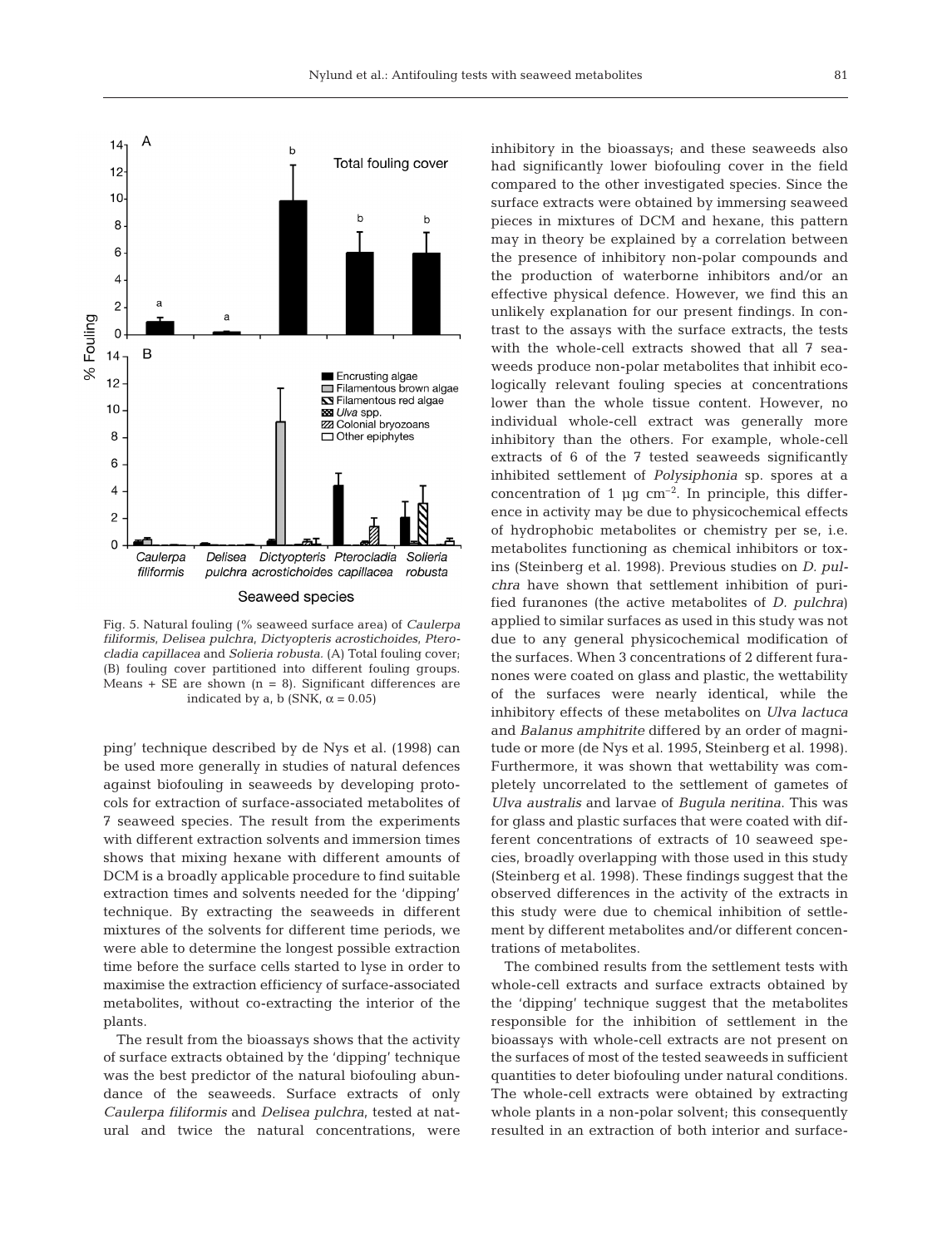associated non-polar compounds. Obviously, the wholecell extractions with DCM may have extracted metabolites with a broader range of polarity than the surface extractions using mixtures of DCM and hexane. This could potentially bias our conclusion that the active metabolites in the whole-cell extracts are not present on the surfaces of most of the tested seaweeds in sufficient quantities to deter settlement. However, the results from the settlement tests with surface extracts obtained by extracting fresh pieces of seaweeds in DCM for 30 s, were generally comparable to the results from the tests with the surface extracts obtained by the 'dipping' technique, but not with results from tests with whole-cell extracts. This strongly implies that the active metabolites of the whole-cell extracts were not present at the surface of most of the tested seaweeds in sufficient quantities to deter settlement. Consequently, these laboratory assays suggest that results from settlement assays with whole-cell extracts are poor predictors of the more ecologically relevant effects of surface extracts obtained by the 'dipping' technique. Furthermore, surface extracts of several seaweeds had no effect on the fouling species tested here, even though whole-cell extracts of the same species inhibited settlement at concentrations less than 1% of the total whole tissue content. This implies that testing whole-cell extracts even at a very low proportion of the total tissue content does not guarantee ecologically relevant test concentrations. Hence, we conclude that bioassays with whole-cell extracts are generally of little use if the objective is to describe the ecological effects of natural antifoulants in seaweeds. Even though this study only considered extracts of seaweeds, our results suggest that whole-cell extractions may also result in erroneous conclusions about the function of secondary metabolites as natural antifoulants for other organisms. In several previous studies on marine invertebrates, it was suggested that extracts or isolated compounds have ecologically relevant antifouling roles based on bioassays where whole animal samples have been extracted (Teo & Ryland 1995, Bryan et al. 2003, Kelly et al. 2003). However, it is possible or even likely that some of these metabolites are never presented to fouling organisms under natural conditions and that they have other ecological functions besides fouling deterrence, even though the extracted metabolites show inhibitory activity in laboratory settlement assays. An exception to this ambiguity is found in the work on the sponge *Erylus formosus*. This sponge produces several triterpene glycosides. It has been shown that formoside, the major triterpene glycoside found in *E. formosus*, significantly inhibits biofouling in the field at concentrations corresponding to the surface concentration of the sponge (Kubanek et al. 2000, 2002).

The activity of the surface extracts obtained by extracting fresh pieces of seaweeds in DCM for a fixed time period (e.g. 30 s) corresponded better with the natural biofouling cover and the activity of the surface extracts obtained by the 'dipping' technique, compared to the activity of the whole-cell extracts. Obviously, extractions of fresh seaweeds in DCM cannot replace the 'dipping' method, since the DCM surface extraction procedure lyses surface cells as determined by our study and de Nys et al. (1998); this may result in the co-extraction of some intracellular secondary metabolites. Nevertheless, the DCM surface extraction may be a useful method in the initial screening of seaweeds for potential surface-associated natural antifoulants. If the DCM surface extract of a seaweed species inhibits the settlement of ecologically relevant fouling organisms, the seaweed can be further extracted with the 'dipping' technique, adapted specifically to each seaweed species, to more rigorously evaluate the ecological relevance of the inhibitory activity. If, on the other hand, no inhibition occurs, it would imply that the seaweed does not use non-polar surface-associated metabolites to deter biofouling. In that case, it would not be necessary to determine a specific extraction solvent and immersion time needed for the 'dipping' technique, which is a very labour-intensive and time-consuming procedure.

The combined results from the bioassays with surface extracts at natural concentrations and the field survey suggest that *Caulerpa filiformis* and *Delisea pulchra*, but not the other 5 investigated species, naturally deter biofouling by producing non-polar surfaceassociated secondary metabolites. These results are in agreement with previous studies on antifouling by *D. pulchra* (de Nys et al. 1995, Maximilien et al. 1998, Dworjanyn et al. 2006). This alga produces a series of structurally related non-polar metabolites, halogenated furanones (Kazlauskas et al. 1977, de Nys et al. 1993), and it has been shown that the furanones are localised within the alga to enable their release to the surface in sufficient quantities to deter colonising organisms (de Nys et al. 1998, Dworjanyn et al. 1999, Dworjanyn et al. 2006). *C. filiformis* belongs to a chemically rich genera, which is known to produce an array of different diterpenoids and sesquiterpenoids (Paul & Fenical 1987). However, we are not aware of any studies that have focused on either the secondary chemistry or the antifouling properties of *C. filiformis*. Since we only tested crude extracts in the settlement assays, we do not know which specific compounds caused the observed inhibition in our study.

In conclusion, our study has shown that the 'dipping' technique can be used in combination with bioassays of ecologically relevant fouling organisms as a general method for studies on natural antifouling roles of non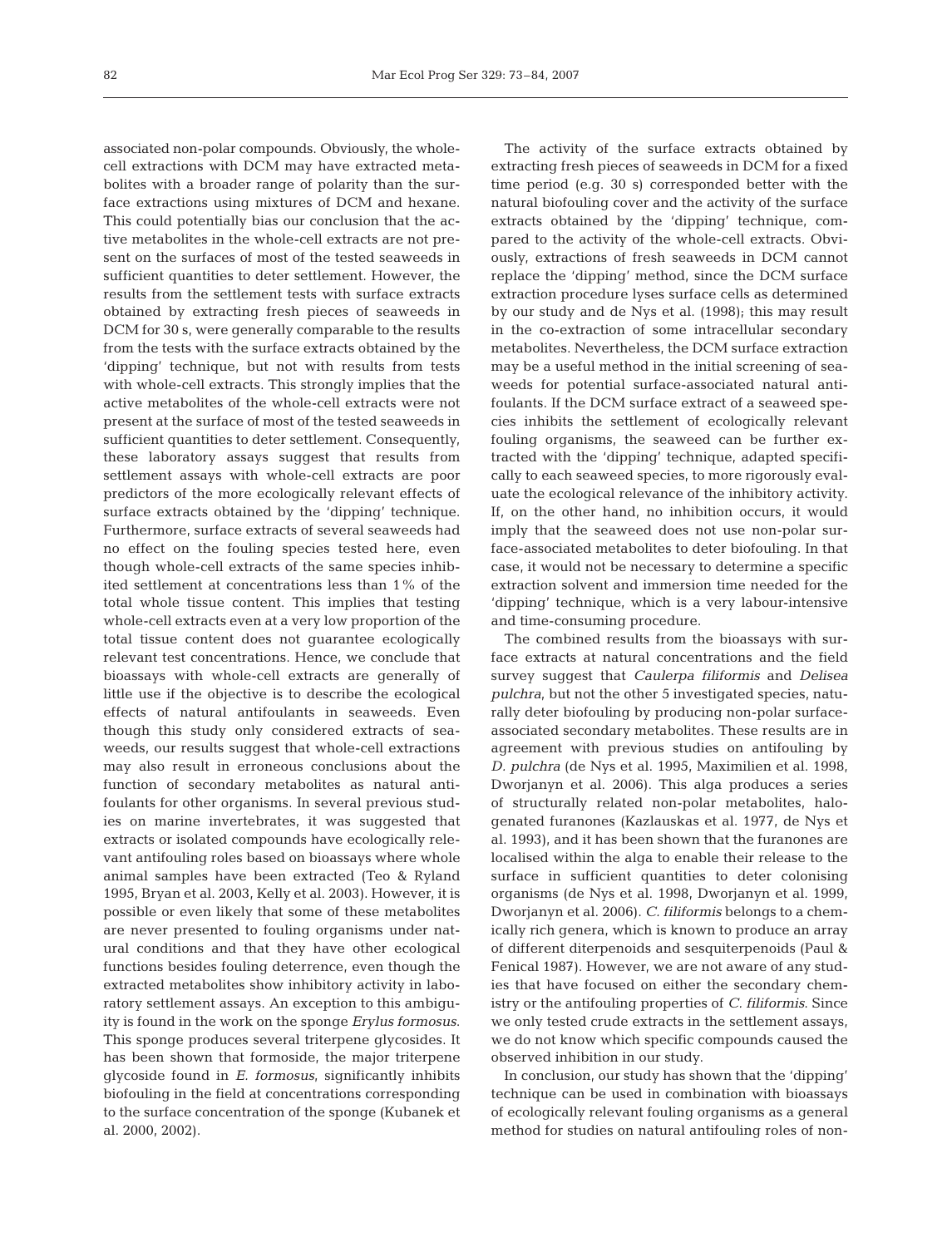polar seaweed metabolites. Alternatively, the simpler and faster technique of extracting fresh pieces of seaweeds in DCM for a short time period (e.g. 30 s) can be used in initial screening studies. Furthermore, this study has shown that bioassays with whole-cell extracts are generally of little use if the objective is to explore the chemical mediation of interactions between seaweeds and fouling organisms. Finally, the combined results from the antifouling assays with surface extracts and the fouling survey suggest that *Caulerpa filiformis* and *Delisea pulchra*, but not the 5 other investigated seaweed species, produce nonpolar surface-associated metabolites that naturally deter biofouling.

*Acknowledgements.* We thank N. Paul for assisting in the collection of seaweeds, and the School of Biological, Earth & Environmental Sciences, University of New South Wales for offering a visiting appointment for G.M.N. This research was supported by the European Union through the European Regional Development Fund (ERDF) Objective 2 West Sweden and by The Swedish Research Council through contracts 621-2002-289 and 621-2004-2658. The foundation of Helge Ax:son Johnson provided additional support.

#### LITERATURE CITED

- Bryan PJ, McClintock JB, Slattery M, Rittschof DP (2003) A comparative study of the non-acidic chemically mediated antifoulant properties of 3 sympatric species of ascidians associated with seagrass habitats. Biofouling 19:235–245
- Cho JY, Kwon EH, Choi JS, Hong SY, Shin HW, Hong YK (2001) Antifouling activity of seaweed extracts on the green alga *Enteromorpha prolifera* and the mussel *Mytilus edulis*. J Appl Phycol 13:117–125
- Collen J, Delrio MJ, Garciareina G, Pedersen M (1995) Photosynthetic production of hydrogen peroxide by *Ulva rigida* C. Ag. (Chlorophyta). Planta 196:225–230
- Da Gama BAP, Pereira RC, Carvalho AGV, Coutinho R, Yoneshigue-Valentin Y (2002) The effects of seaweed secondary metabolites on biofouling. Biofouling 18:13–20
- Davis A, Targett N, McConnell O, Young C (1989) Epibiosis of marine algae and benthic invertebrates: natural products chemistry and other mechanisms inhibiting settlement and overgrowth. In: Scheuer PJ (ed) Bioorganic marine chemistry, Vol. 3. SpringerVerlag, Berlin, p 85–114
- de Nys R, Steinberg PD (1999) Role of secondary metabolites from algae and seagrasses in biofouling control. In: Fingerman M, Nagabhushanam R, Thompson MF (eds) Recent advances in marine biotechnology, Vol. 3. Science Publishers, Enfield, NH, p 223–244
- de Nys R, Wright AD, Konig GM, Sticher O (1993) New halogenated furanones from the marine alga *Delisea pulchra* (cf *fimbriata*). Tetrahedron 49:11213–11220
- de Nys R, Steinberg PD, Willemsen P, Dworjanyn SA, Gabelish CL, King RJ (1995) Broad spectrum effects of secondary metabolites from the red alga *Delisea pulchra* in antifouling assays. Biofouling 8:259–271
- de Nys R, Dworjanyn SA, Steinberg PD (1998) A new method for determining surface concentrations of marine natural products on seaweeds. Mar Ecol Prog Ser 162:79–87

Dunnett CW (1955) A multiple comparison procedure for

comparing several treatments with a control. J Am Stat Assoc 50:1096–1121

- Dworjanyn S (2000) Chemically mediated antifouling and the cost of producing secondary metabolites in seaweeds. PhD thesis, University of New South Wales, Sydney
- Dworjanyn SA, de Nys R, Steinberg PD (1999) Localisation and surface quantification of secondary metabolites in the red alga *Delisea pulchra*. Mar Biol 133:727–736
- Dworjanyn SA, de Nys R, Steinberg PD (2006) Chemically mediated antifouling in the red alga *Delisea pulchra*. Mar Ecol Prog Ser 318:153–163
- Fletcher RL (1989) A bioassay technique using the marine fouling green alga *Enteromorpha*. Int Biodeterior Biodegrad 25:407–422
- Harder T, Dobretsov S, Qian PY (2004) Waterborne polar macromolecules act as algal antifoulants in the seaweed *Ulva reticulata*. Mar Ecol Prog Ser 274:133–141
- Hay ME (1996) Marine chemical ecology: What's known and what's next? J Exp Mar Biol Ecol 200:103–134
- Jennings JG, Steinberg PD (1997) Phlorotannins versus other factors affecting epiphyte abundance on the kelp *Ecklonia radiata*. Oecologia 109:461–473
- Johnson CR, Mann KH (1986) The crustose coralline alga, *Phymatolithon* Foslie, inhibits the overgrowth of seaweeds without relying on herbivores. J Exp Mar Biol Ecol 96: 127–146
- Karez R, Engelbert S, Sommer U (2000) 'Co-consumption' and 'protective coating': two new proposed effects of epiphytes on their macroalgal hosts in mesograzer-epiphyte-host interactions. Mar Ecol Prog Ser 205:85–93
- Kazlauskas R, Murphy PT, Quinn RJ, Wells RJ (1977) A new class of halogenated lactones from the red alga *Delisea fimbriata* (Bonnemaisoniaceae). Tetrahedron Lett 1:37–40
- Keats DW, Knight MA, Pueschel CM (1997) Antifouling effects of epithallial shedding in three crustose coralline algae (Rhodophyta, Coralinales) on a coral reef. J Exp Mar Biol Ecol 213:281–293
- Kelly SR, Jensen PR, Henkel TP, Fenical W, Pawlik JR (2003) Effects of Caribbean sponge extracts on bacterial attachment. Aquat Microb Ecol 31:175–182
- Konig GM, Wright AD, de Nys R (1999) Halogenated monoterpenes from *Plocamium costatum* and their biological activity. J Nat Prod 62:383–385
- Kubanek J, Pawlik JR, Eve TM, Fenical W (2000) Triterpene glycosides defend the Caribbean reef sponge *Erylus formosus* from predatory fishes. Mar Ecol Prog Ser 207:69–77
- Kubanek J, Whalen KE, Engel S, Kelly SR, Henkel TP, Fenical W, Pawlik JR (2002) Multiple defensive roles for triterpene glycosides from two Caribbean sponges. Oecologia 131: 125–136
- Lau SCK, Qian PY (1997) Phlorotannins and related compounds as larval settlement inhibitors of the tube-building polychaete *Hydroides elegans*. Mar Ecol Prog Ser 159: 219–227
- Maximilien R, de Nys R, Holmstrom C, Gram L, Givskov M, Crass K, Kjelleberg S, Steinberg PD (1998) Chemical mediation of bacterial surface colonisation by secondary metabolites from the red alga *Delisea pulchra*. Aquat Microb Ecol 15:233–246
- McLachlan J (1973) Growth media-marine. In: Stein JR (ed) Handbook of phycological methods: culture methods and growth measurements. Cambridge University Press, Cambridge
- Nylund GM, Pavia H (2003) Inhibitory effects of red algal extracts on larval settlement of the barnacle *Balanus improvisus*. Mar Biol 143:875–882
- Nylund GM, Pavia H (2005) Chemical versus mechanical